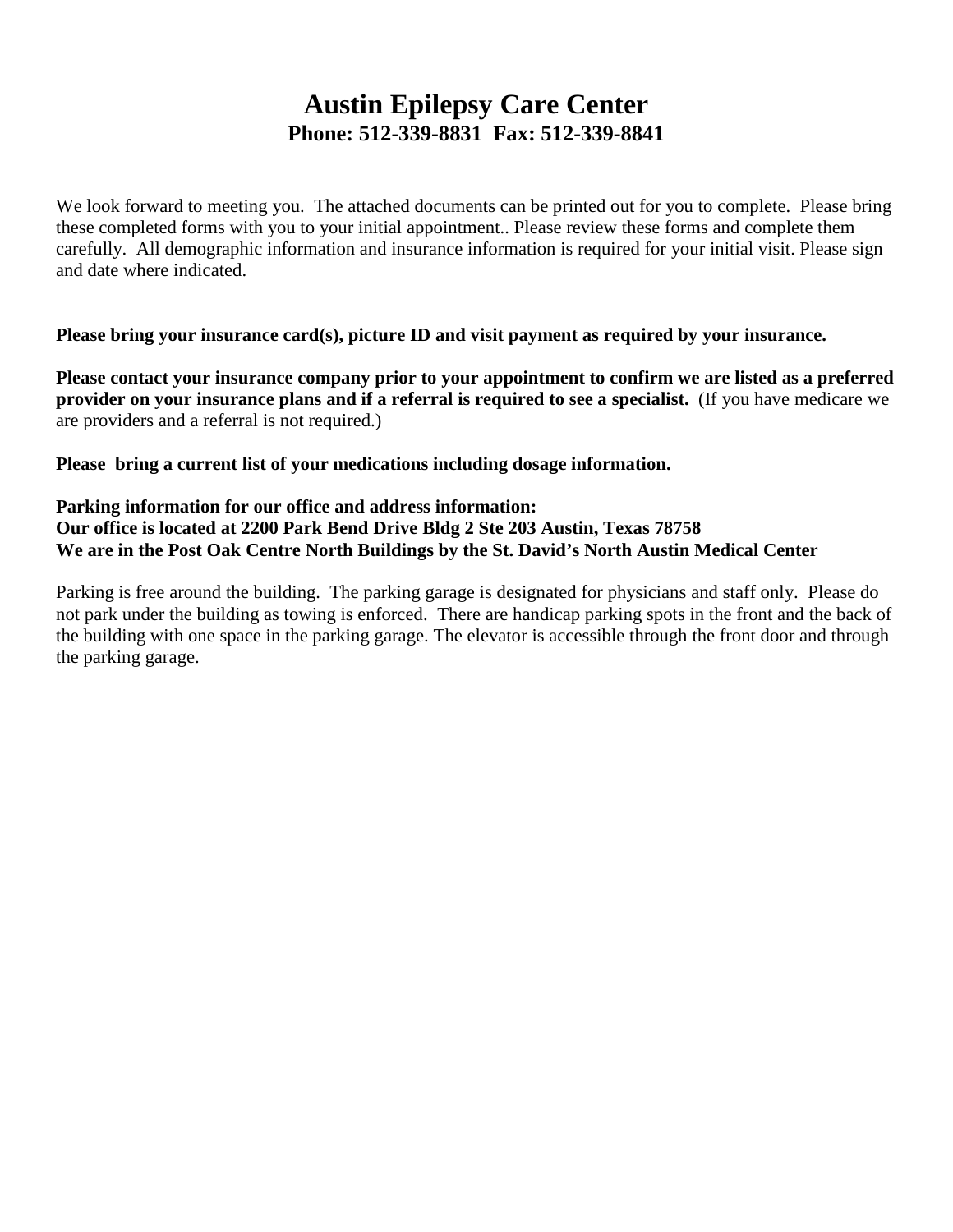#### AUSTIN EPILEPSY CARE CENTER

| Today's Date:                                                                                                                                                                                                                  | Date of first symptom if known:                                                                                                                                                                          |  |  |  |  |  |  |
|--------------------------------------------------------------------------------------------------------------------------------------------------------------------------------------------------------------------------------|----------------------------------------------------------------------------------------------------------------------------------------------------------------------------------------------------------|--|--|--|--|--|--|
| Patient Name:<br>First:<br>MI:<br>Last:                                                                                                                                                                                        | $M$ F<br>Birth date:<br>Sex:<br>Age:                                                                                                                                                                     |  |  |  |  |  |  |
| Apt#<br>Address:                                                                                                                                                                                                               | Patient Social Security Number:                                                                                                                                                                          |  |  |  |  |  |  |
| City / Town:<br>Zip:<br>State:                                                                                                                                                                                                 | Home Phone:<br>Cell Phone:                                                                                                                                                                               |  |  |  |  |  |  |
| <b>Marital Status:</b><br>Email Address:                                                                                                                                                                                       | Work Phone:<br>Ext:                                                                                                                                                                                      |  |  |  |  |  |  |
| Referring Physician Name /Phone:<br>Primary Care Physician Name/Phone:                                                                                                                                                         | For data purposes only, please check one of the following or<br>choose:<br>I choose not to report ____<br>Race: Asian __ Native Hawiian: __ White __ Hispanic __<br>Black or African American __Other __ |  |  |  |  |  |  |
| Would you like a copy of your records to go to your Primary?<br>$Yes:$ No:                                                                                                                                                     | <b>Ethnicity:</b> Hispanic or Latino _ Not Hispanic or Latino _<br><b>Primary Language:</b> English _ Spanish _ Other:                                                                                   |  |  |  |  |  |  |
| Please list any family members, including spouse, parents<br>or friends you authorize us to discuss your personal health<br>information with and list their relationship to you:                                               | Employer name and address:<br>Occupation:<br>Student Status: Full time _______ Part time: _____                                                                                                          |  |  |  |  |  |  |
| May we leave medical information on your home phone? ______cell phone? ______ work phone? : ______________                                                                                                                     |                                                                                                                                                                                                          |  |  |  |  |  |  |
|                                                                                                                                                                                                                                |                                                                                                                                                                                                          |  |  |  |  |  |  |
| Phone: Address: Address: Address: Address: Address: Address: Address: Address: Address: Address: Address: Address: Address: Address: Address: Address: Address: Address: Address: Address: Address: Address: Address: Address: |                                                                                                                                                                                                          |  |  |  |  |  |  |
| Medical Power or Advanced Directive : __________                                                                                                                                                                               |                                                                                                                                                                                                          |  |  |  |  |  |  |
| <b>PRIMARY INSURANCE:</b>                                                                                                                                                                                                      | <b>SECONDARY INSURANCE:</b>                                                                                                                                                                              |  |  |  |  |  |  |
|                                                                                                                                                                                                                                |                                                                                                                                                                                                          |  |  |  |  |  |  |
|                                                                                                                                                                                                                                |                                                                                                                                                                                                          |  |  |  |  |  |  |
|                                                                                                                                                                                                                                |                                                                                                                                                                                                          |  |  |  |  |  |  |
|                                                                                                                                                                                                                                |                                                                                                                                                                                                          |  |  |  |  |  |  |
| Insured's Address if different than patient:                                                                                                                                                                                   | Insured's Address if different than patient:                                                                                                                                                             |  |  |  |  |  |  |
|                                                                                                                                                                                                                                |                                                                                                                                                                                                          |  |  |  |  |  |  |

*My signature below is consent to treatment by Austin Epilepsy Care Center and confirms that the information listed in my medical and financial file today is accurate and true to the best of my knowledge. I also confirm my insurance listed is effective for services and I understand to assure accurate records, I will update any of this information when necessary.*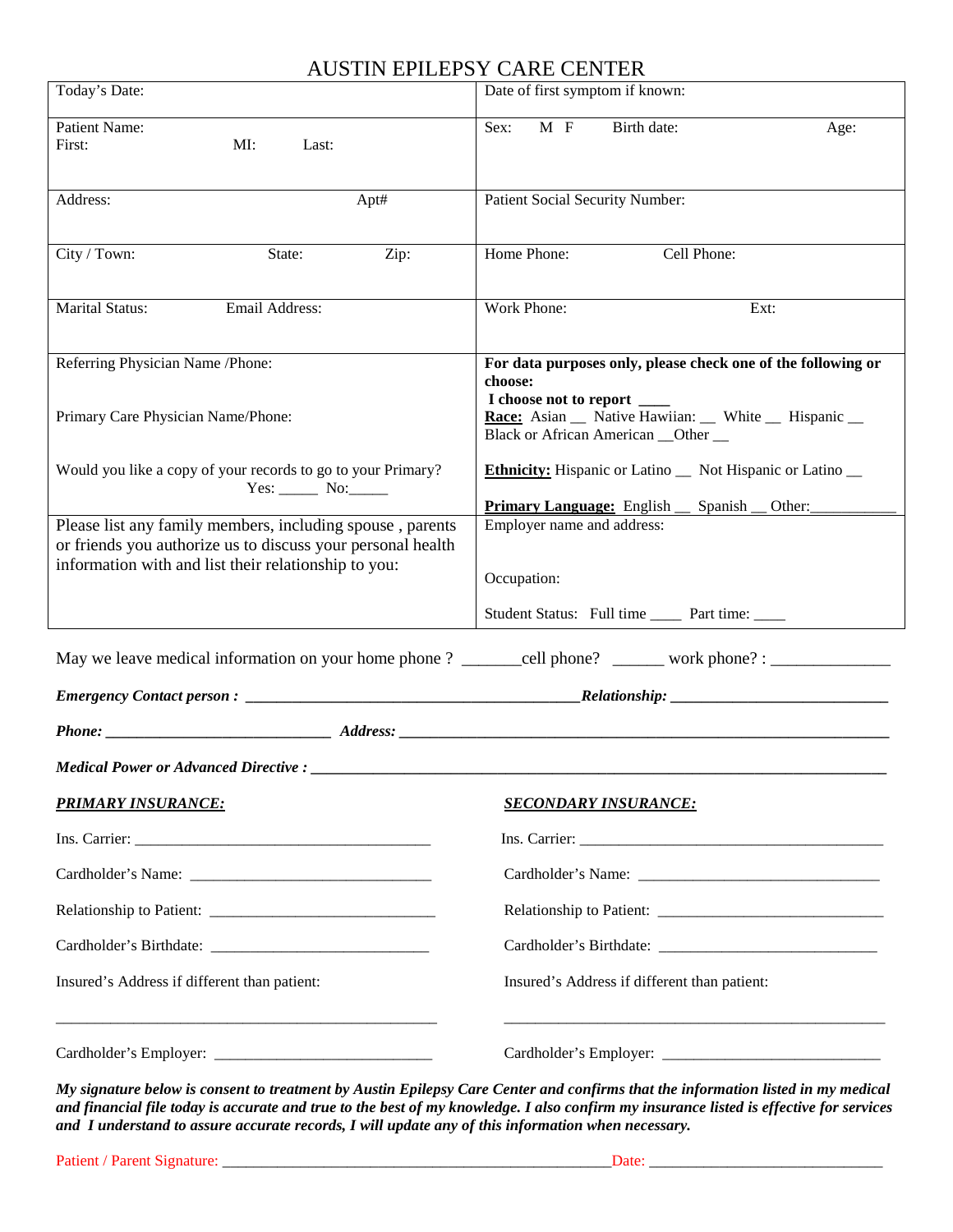#### Patient Name: DOB:

Please indicate reason for your appointment

| Please list all current medications, including over the counter preparations, you have taken recently.<br>Please indicate how many mg per dose and how many doses per day or supply us with your own written list. Please note if Brand Name only or Generic. |                                                                                                                                    |                                    |
|---------------------------------------------------------------------------------------------------------------------------------------------------------------------------------------------------------------------------------------------------------------|------------------------------------------------------------------------------------------------------------------------------------|------------------------------------|
|                                                                                                                                                                                                                                                               |                                                                                                                                    |                                    |
|                                                                                                                                                                                                                                                               |                                                                                                                                    |                                    |
|                                                                                                                                                                                                                                                               |                                                                                                                                    |                                    |
| Drug Allergies (if so, describe type of reaction)                                                                                                                                                                                                             | Does anyone in your family have any of the following?<br>If so, specify which family member (e.g. mother, sibling, children, etc.) |                                    |
| No known drug allergies                                                                                                                                                                                                                                       |                                                                                                                                    |                                    |
| Any medical conditions/illnesses?                                                                                                                                                                                                                             | Heart disease<br>Hypertension (High Blood Pressure)<br><b>Diabetes</b>                                                             | Stroke<br>Epilepsy<br>Dementia     |
| Any surgeries, hospitalizations?                                                                                                                                                                                                                              | Cancer (what organ)<br><b>Arthritis</b>                                                                                            | Muscle disorder                    |
| Any recent X-rays or other tests?                                                                                                                                                                                                                             | Bleeding disorder                                                                                                                  | Sensory disorder<br>Incoordination |
| Do you smoke? How much?                                                                                                                                                                                                                                       | Kidney disease<br>Thyroid disease                                                                                                  | Shaking<br><b>Seizures</b>         |
| Do you use recreational drugs?                                                                                                                                                                                                                                | <b>Brain tumors</b><br>Alcoholism                                                                                                  | Headaches<br>Mental illness        |
| Do you exercise? How much?                                                                                                                                                                                                                                    | Attention deficit/hyperactivity                                                                                                    | Neuromuscular Disease              |
| Date of last menses:<br>Could you be pregnant? $Yes$ No $\_\_$                                                                                                                                                                                                | Age of mother ____________ father __________ (if deceased, state cause)                                                            |                                    |
| Pharmacy name and phone #                                                                                                                                                                                                                                     | Comments:                                                                                                                          |                                    |
| Mail order Pharmacy name and phone#:                                                                                                                                                                                                                          |                                                                                                                                    |                                    |
| Are you right handed or left? $\Box$ Right<br>$\Box$ Left                                                                                                                                                                                                     | Weight<br>Height                                                                                                                   |                                    |

|            | REVIEW OF SYSTEMS – GENERAL |            | Have you recently experienced any of the following? (please use the back of this page to elaborate when pertinent) |            |                                  |            |                        |            |                            |
|------------|-----------------------------|------------|--------------------------------------------------------------------------------------------------------------------|------------|----------------------------------|------------|------------------------|------------|----------------------------|
| $Y \mid N$ | Ear / Nose /                | Y N        | Skin problem                                                                                                       | $Y \mid N$ | <b>Prostate Problems</b>         | $Y \mid N$ | Sleepiness/Sedati      | Y N        | <b>High Blood Pressure</b> |
|            | Throat                      |            |                                                                                                                    |            |                                  |            | <sub>on</sub>          |            |                            |
| Y N        | Shortness of<br>breath      | $Y \mid N$ | Fevers                                                                                                             | Y N        | Sexual problems                  | $Y \mid N$ | Difficulty<br>sleeping | Y N        | <b>Heart Attack</b>        |
| Y N        | Asthma                      | $Y \mid N$ | <b>Hepatitis</b>                                                                                                   | Y N        | Joint pain                       | Y N        | Anxiety                | Y N        | Pacemaker                  |
| Y N        | Allergies                   | Y N        | Problems w/<br>urination                                                                                           | Y N        | Bone problems                    | $Y \mid N$ | Depression             | $Y \mid N$ | Chest pain                 |
| Y N        | Sore throat                 |            | <b>Ulcers</b>                                                                                                      | $Y \mid N$ | Neck/low back<br>pain            | Y N        | <b>TB</b>              | Y N        | Palpitations               |
| Y N        | Earache                     | Y N        | Blood in stools                                                                                                    | Y N        | <b>Shooting</b><br>pain/sciatica | $Y \mid N$ | Bleeding/bruising      | Y N        | Change in appetite.        |
| Y N        | Abdominal Pain              | Y N        | Constipation                                                                                                       | Y N        | Muscle pain                      | Y N        | Anemia                 | Y N        | Weight loss                |
| $Y \mid N$ | Cough                       | $Y \mid N$ | Diarrhea                                                                                                           | Y N        | Teeth                            | $Y \mid N$ | <b>Blood Disorders</b> | $Y \mid N$ | Black or tarry stools      |
| Y N        | Shaking                     | $Y \mid N$ | Other                                                                                                              |            |                                  |            |                        |            |                            |

|            |                    |            |                       |     | <b>REVIEW OF SYSTEMS – NEUROLOGIC</b> Have you recently experienced any of the following? (please use the back of this page to elaborate when pertinent) |            |                 |     |                         |
|------------|--------------------|------------|-----------------------|-----|----------------------------------------------------------------------------------------------------------------------------------------------------------|------------|-----------------|-----|-------------------------|
| Y N        | Headaches          | Y N        | Change in mental      | Y N | Personality                                                                                                                                              | Y N        | Difficulty w/   | Y N | Spells                  |
|            |                    |            | acuity                |     | changes                                                                                                                                                  |            | speech          |     |                         |
| Y N        | Dizziness or       | $Y \mid N$ | Memory problems       | Y N | Hallucinations                                                                                                                                           | Y N        | Double Vision   | Y N | Visual changes          |
|            | vertigo            |            |                       |     |                                                                                                                                                          |            |                 |     |                         |
| Y N        | Syncope/blackouts  | Y N        | Lethargy/Fatigue      | Y N | Nausea/vomiting                                                                                                                                          | Y N        | Change in smell | Y N | TIA- mini strokes       |
| Y N        | Amaurosis-sudden   | Y N        | Agitation or          | Y N | Numbness or                                                                                                                                              | Y N        | Drooling        | Y N | Difficulty swallowing / |
|            | Loss of vision     |            | confusion             |     | tingling                                                                                                                                                 |            |                 |     | chewing                 |
| Y N        | Difficulty Tasting | Y N        | Ringing in ears       | Y N | Decreased Hearing                                                                                                                                        | Y N        | Hoarseness      | Y N | Choking                 |
| Y N        | Stroke             | Y N        | <b>Weakness R Arm</b> | Y N | Weakness L Arm                                                                                                                                           | Y N        | Weakness R Leg  | Y N | Weakness L Leg          |
| $Y \mid N$ | Unsteadiness       | Y N        | <b>Seizures</b>       | Y N | <b>Clumsiness</b>                                                                                                                                        | $Y \mid N$ | Pain            | Y N | Stiffness or slowness   |
| Y N        | Trouble Walking    | Y N        | Incontinence          | Y N | Incontinence                                                                                                                                             |            |                 |     |                         |
|            |                    |            | Bowel                 |     | Bladder                                                                                                                                                  |            |                 |     |                         |
|            |                    |            |                       |     |                                                                                                                                                          |            |                 |     |                         |

Reviewed MD Signature \_\_\_\_\_\_\_\_\_\_\_\_\_\_\_\_\_\_\_\_\_\_\_\_\_\_\_\_\_\_ Date:\_\_\_\_\_\_\_\_\_\_\_\_\_\_\_\_\_\_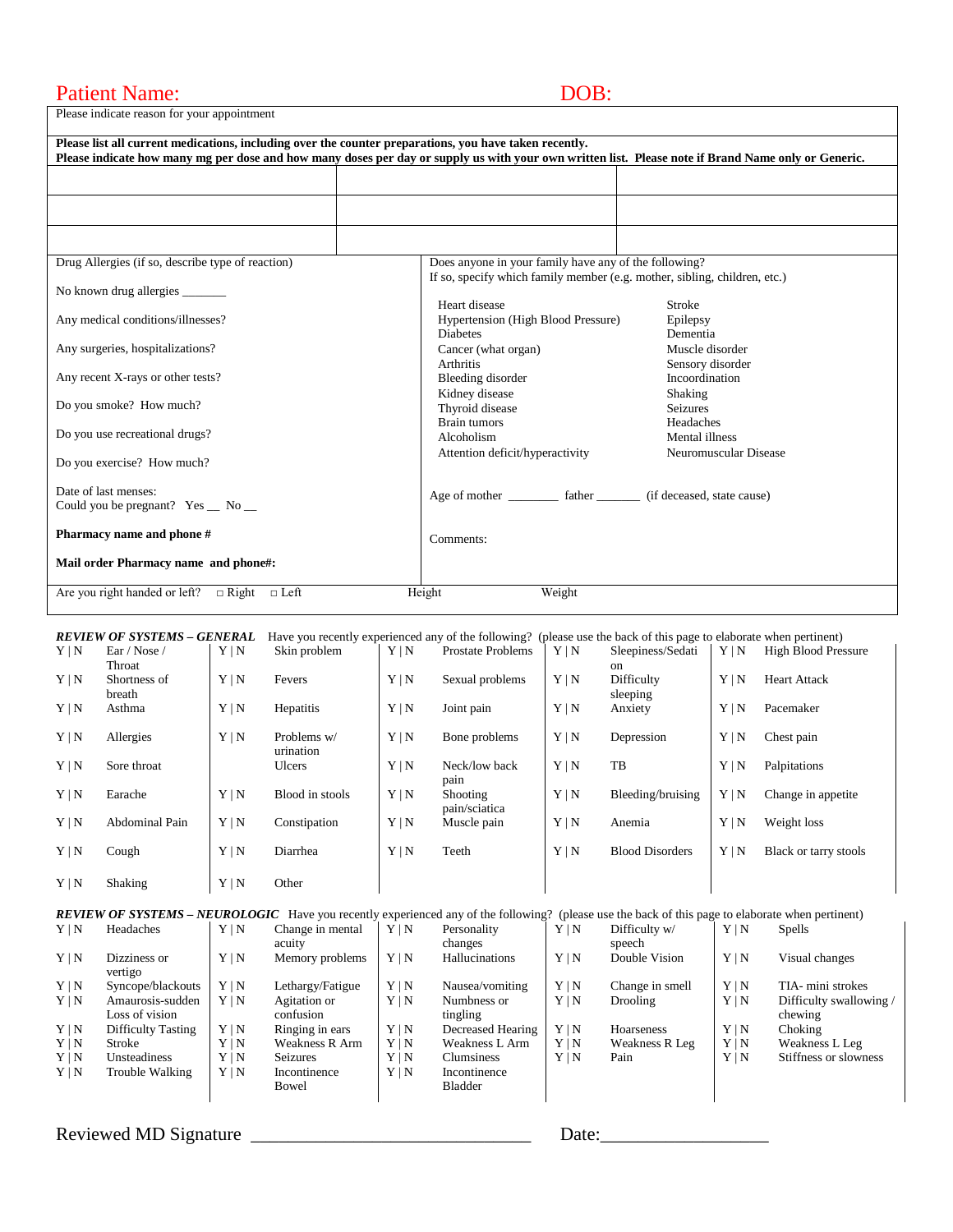## **Medical Records Release Form**

By signing this form, I authorize you to release confidential health information about me, by releasing a copy of my medical records, or a summary or narrative of my protected health information, to the person(s) or entity listed below.

of my medical records. **Initial:** \_\_\_\_\_\_\_\_\_\_\_\_\_\_\_\_**Date: HIV/AIDS:** I consent to the release of any positive or negative test result for AIDS or HIV infection, antibodies to AIDS, or infection with any other causative agent of AIDS with the rest

|  |  |  | Release my protected health information to the following person(s)/entity: |
|--|--|--|----------------------------------------------------------------------------|
|  |  |  |                                                                            |

**Name: Austin Epilepsy Care Center**

**Address: 2200 Park Bend Drive Bldg 2 Suite 203 Austin, Texas 78758**

**Phone: 512/339-8831 Fascimile: 512/339-8841**

**The reasons or purposes for this release of information are as follows:**

Continued Medical Care

**Printed name of patient DOB: DOB: DOB: DOB: DOB: DOB: DOB: DOB: DOB: DOB: DOB: DOB: DOB: DOB: DOB: DOB: DOB: DOB: DOB: DOB: DOB: DOB: DOB: DOB: DOB: DOB: DOB: DOB: D** 

\_\_\_\_\_\_\_\_\_\_\_\_\_\_\_\_\_\_\_\_\_\_\_\_\_\_\_\_\_\_\_\_\_\_\_\_\_\_\_\_\_\_\_\_\_\_\_ \_\_\_\_\_\_\_\_\_\_\_\_\_\_\_\_\_\_\_\_\_\_\_\_\_ **Patient signature (or parent, guardian or legal representative):** Date:

**I understand that you will provide this information within 15 days from receipt of request and that a fee for preparing and furnishing this information may be charged according to rulings set forth by the Texas State Board of Medical Examiners.**

**\*\*\*\*\*\*\*\*\*\*\*\*\*\*\*\*\*\*\*\*\*\*\*\*\*\*\*\*\*\*\*\*\*\*\*\*\*\*\*\*\*\*\*\*\*\*\*\*\*\*\*\*\*\*\*\*\*\*\*\*\*\*\*\*\*\*\*\*\*\*\*\*\*\*\*\*\*\***

\_\_\_\_\_\_\_\_\_\_\_\_\_\_\_\_\_\_\_\_\_\_\_\_\_\_\_\_\_\_\_\_\_\_\_\_\_\_\_\_\_\_\_\_\_\_\_ \_\_\_\_\_\_\_\_\_\_\_\_\_\_\_\_\_\_\_\_\_\_\_\_\_

**\_\_\_\_\_\_\_\_\_\_\_\_\_\_\_\_\_\_\_\_\_\_\_\_\_\_\_\_\_\_\_\_\_\_\_\_\_\_\_\_\_\_\_\_\_\_ \_\_\_\_\_\_\_\_\_\_\_\_\_\_\_\_\_\_\_\_\_\_\_\_**

**Acknowledgement of Review of Notice of Privacy Practices:**

**I have been informed of this office's Notice of Privacy Practices, which explains how my medical information will be used and disclosed. I understand my documents may be sent electronically. I am entitled to receive a copy of this document.**

|  |  | <b>Patient signature (or parent, guardian or legal representative):</b> Date: |  |
|--|--|-------------------------------------------------------------------------------|--|
|  |  |                                                                               |  |